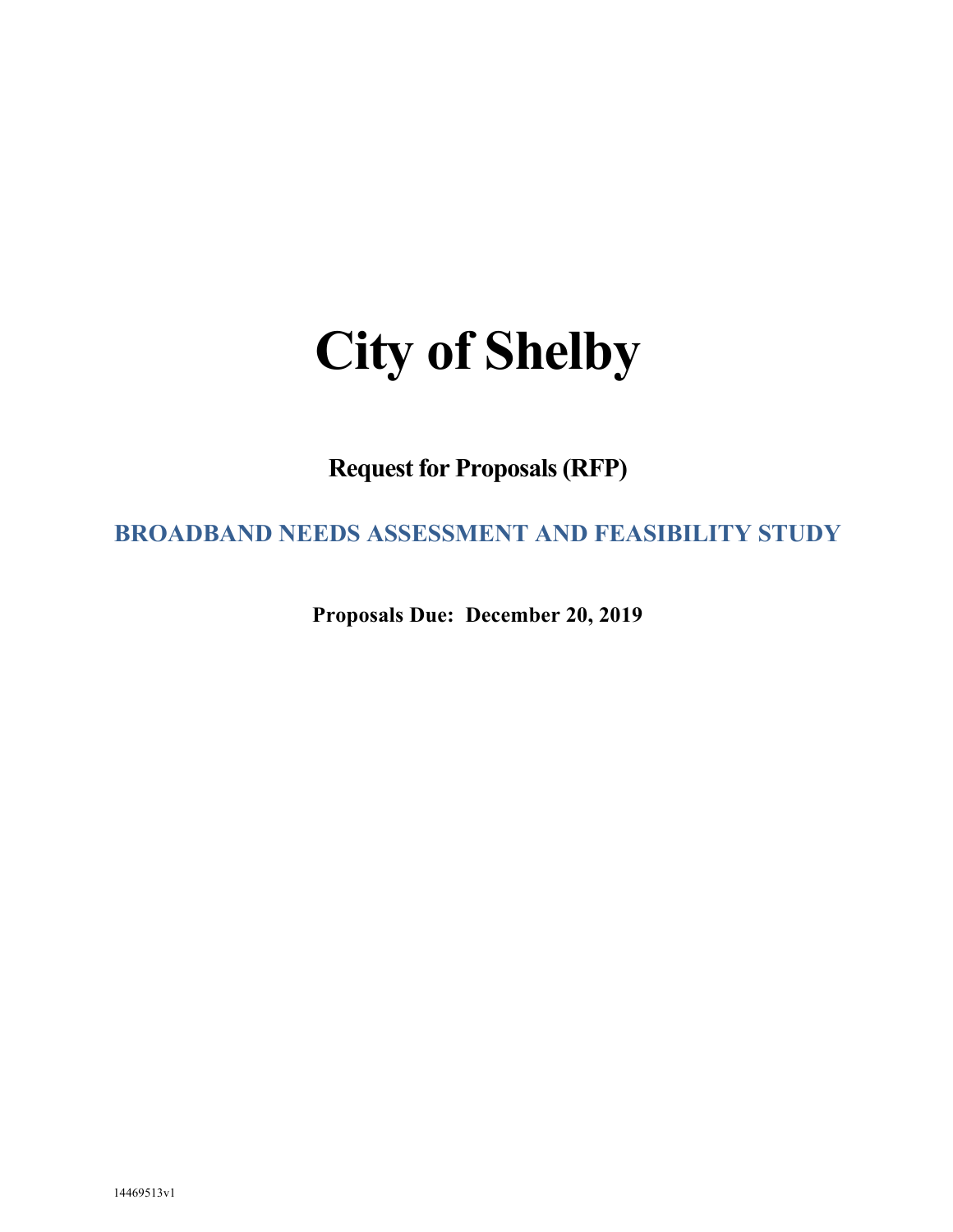# **GENERAL CONDITIONS**

#### **1. Description**

The City of Shelby, Ohio ("City") is soliciting proposals from qualified firms to determine need, feasibility and justification for providing affordable broadband high-speed internet access for Shelby businesses and residents. The City considers a modern digital infrastructure to be a critical component of a competitive city of the future and wishes to ensure that it is well positioned to meet the current and future needs of its residents, businesses and anchor institutions.

This project will result in the production of a Feasibility Study containing a residential needs assessment, business needs assessment, and deployment cost estimates. The desired outcome of this planning effort is to provide a tool for the City to establish if Shelby residents and businesses want this service, determine a successful deployment strategy and the associated cost to implement fiber to the premises ("FTTP") within the City, and assess whether such project will be sufficiently supported by customer rates to justify the investment in this infrastructure.

#### **2. Background Information**

The City is a municipality located in northern Ohio in Richland County. As of the census of 2010, the population was 9,317 and the City occupied a total area of 6.49 square miles, of which 6.35 square miles is land and 0.14 square miles is water. There are 3,911 households and 2,510 families residing in the City according to the 2010 census.

The City's residents are currently confided to two internet service providers, (CenturyLink and Spectrum) that would be considered broadband providers by federal standards. Everstream has installed fiber in certain sections of the City, and is currently providing wholesale service to certain targeted non-residential customers. Everstream established a fiber route through Shelby in 2013 and operates a fiber hub within a municipally owned facility. The municipal facilities are networked and utilize Everstream as their Internet Service Provider. Everstream can provide symmetrical broadband up to GBps service. The City has had discussions with Everstream about potentially building out its system to allow the City to provide retail internet service to nonresidential and residential customers throughout the City. The City is also considering partnering with other internet service providers depending on the service and cost benefits that may be achieved by partnering with another provider.

# **3. Questions and Registration**

A registration form (Attachment A) is provided. Registration is strongly recommended as only firms that register will receive automatic updates on the RFP and answers to any questions posed by others. The registration form may be emailed to the Director of Utilities, John Ensman at johnensman@shelbycity.oh.gov

To ensure that all prospective respondents accurately and completely understand the RFP requirements, the City will accept written questions via e-mail to the Director of Utilities at by the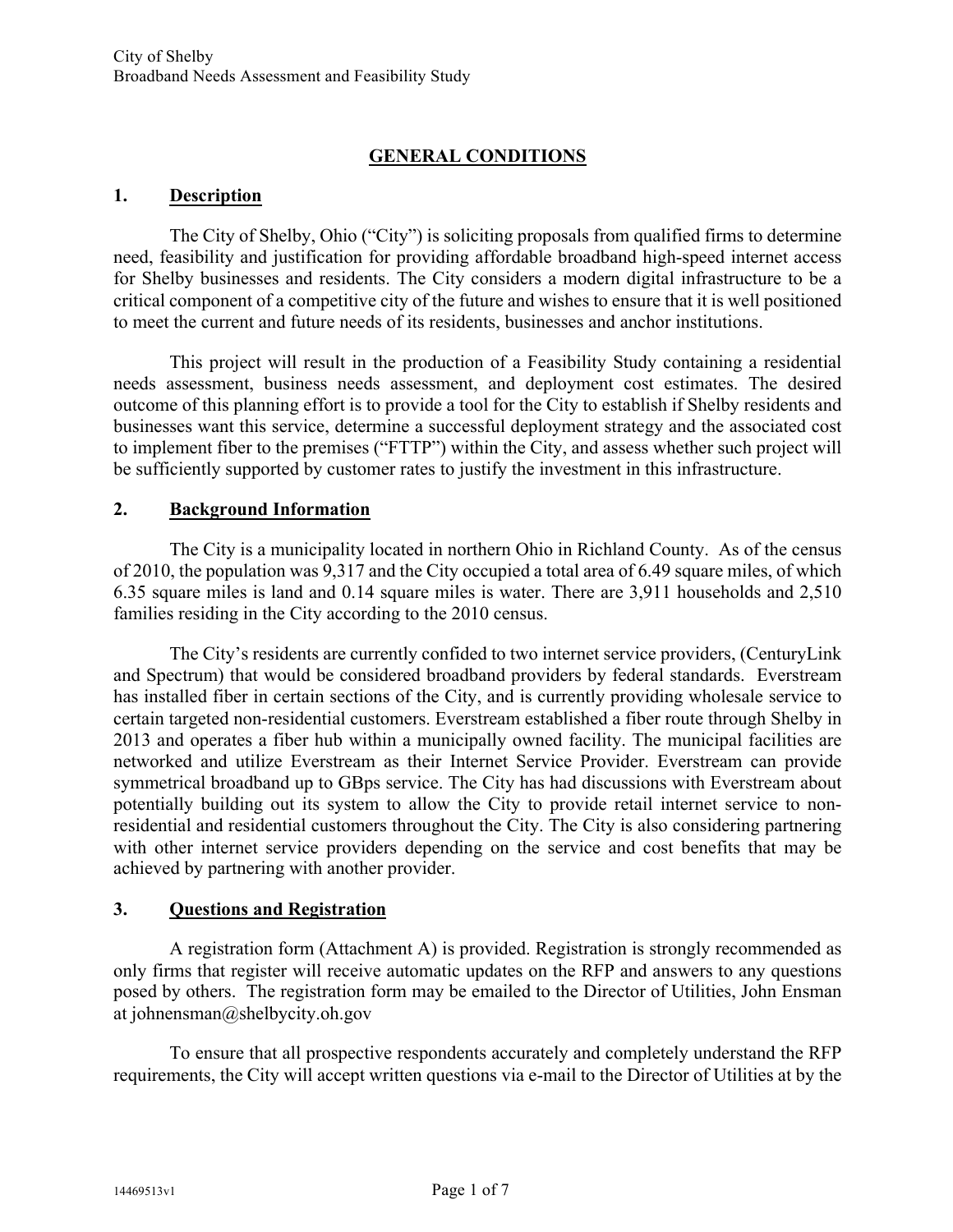date and time listed below. Replies to all questions will be sent blind copy to all responding vendors.

Only one point of contact is offered to respondents for this procurement and all communication must be accomplished exclusively by e-mail submission of questions to the procurement contact. No other direct or indirect contact is to be made during this RFP period with the procurement contact or with any other member of the City concerning this project. Violation of these project rules may be cause for rejection of any submitted proposal.

#### **Questions must be submitted by December 13, 2019.**

#### **4. Proposal Submission**

Each proposer must submit one (1) original and four (4) copies of their proposal. In addition submit an electronic copy of the proposal and any supporting documentation on a CD-ROM or a flash drive. The complete proposal package must be submitted in a sealed envelope, clearly identified as "**Broadband Needs Assessment and Feasibility Study RFP**". The proposal may be mailed or delivered to:

> Mayor Steven L. Schag 43 West Main Street Shelby, Ohio 44875

#### **Proposals must be submitted by December 20, 2019**

If a proposer uses an express mail or courier service, the proposal name must be clearly marked on the exterior of the express mail or courier service envelope with the proposal name and also marked on the inside envelope.

A proposal that is not properly and clearly marked and is inadvertently opened before the scheduled proposal submission deadline may be disqualified without additional consideration.

Proposers accept all risks of late delivery of mailed proposals regardless of fault. Facsimile and other electronically transmitted proposals will not be considered. All proposals and accompanying documentation will become the property of the City and will not be returned.

Proposals shall be good for 180 days following the date of submission.

# **SCOPE OF SERVICES**

The purpose of this study is to develop a Feasibility Study regarding potential implementation of broadband high-speed municipal internet access for Shelby businesses and residents.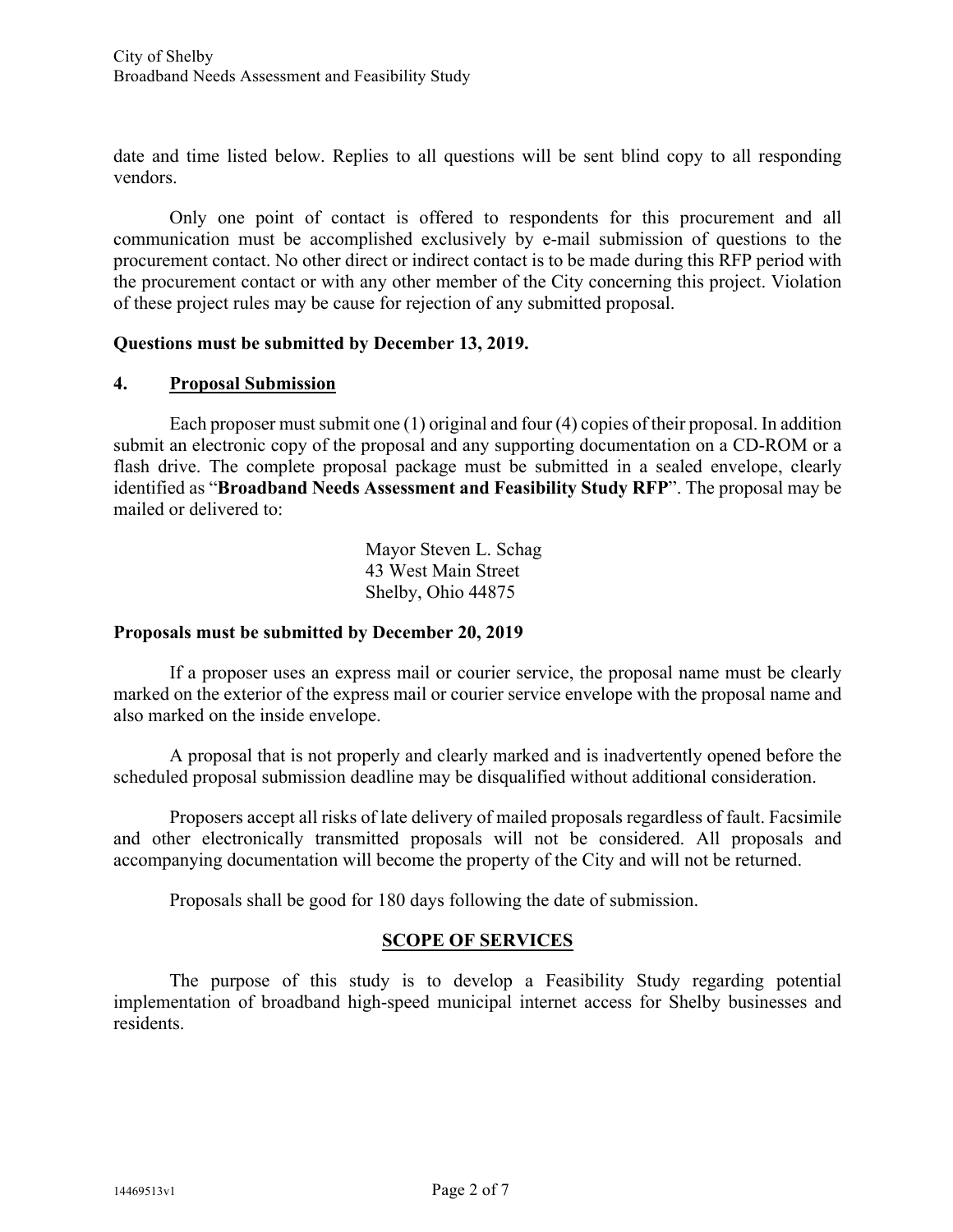# **5. Need Assessment**

Conduct a needs assessment to gather information on assessing the current demand of broadband services within the City. Use creative, effective strategies to identify trends in-use of broadband services by existing and potential customers. Examine user rates, develop projections of potential broadband services with Everstream or other service providers and examine how the community's efforts relate to on-going and future regional broadband efforts.

## **6. Infrastructure and Deployment Recommendations**

Provide the City with recommendations regarding potential benefits and hurdles regarding developing broadband infrastructure and the creation of municipal broadband service offerings. Identify key technical and service level requirements needed to attract and retain residential and business customers. Provide multiple recommendations on deployment strategies and technologies to build the network in partnership with Everstream or other an internet service provider. These strategies should consider and outline methods to provide equal opportunities for all businesses and residents to obtain some level of service.

# **7. Financial Expectations**

Provide the City with a financial pro forma for both Residential and Business Service based upon development of city-wide internet service. Identify and outline legal issues related to potential project risks at the local, state and federal level in the residential and business market. The financials shall clearly demonstrate whether the City and its potential ISP partner's deployment of municipal internet service will result in sufficient revenues to justify the cost. Provide an analysis of the current product offerings in the market while identifying the products the City needs to offer and could provide to increase take rate. Identify the risks for not offering certain products such as video service, phone, and security. The analysis should provide detailed schedules that show:

- Operating income and cash flow
- Projected revenues and benefit
- Expected and minimum take rate
- Operational expenses
- Depreciation schedule
- Construction build-out cost estimates
- Product offerings and pricing
- Staffing levels needed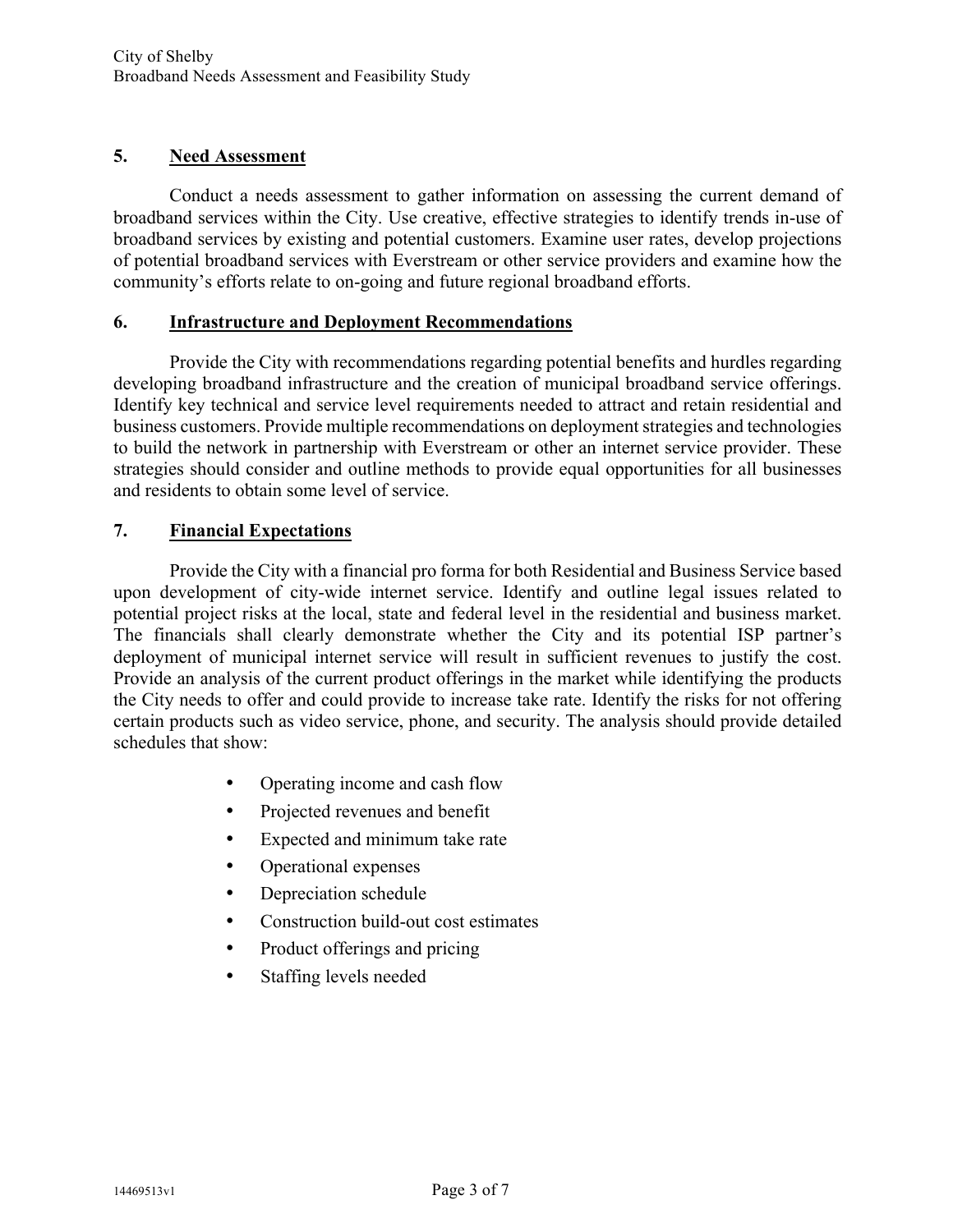# **PROPOSAL FORMAT AND CONTENT**

To standardize responses and simplify the comparison and evaluation of responses, all proposals must be submitted in an organized manner set forth below. All information and materials requested shall be provided in the proposal under a single cover. If an award is made, the City expects the project to be completed within a three to five month timeframe.

#### **8. Business Organization**

Please provide the full name and address of the organization that will provide services and number of years in business under current name and structure. The principal in charge of the project shall be identified. A statement from the organization shall be included that notifies the City if there are any pending mergers or litigations that potentially might impact our business relationship with you.

## **9. Statement of Interest**

Please express your interest in the project, specifically addressing: Specialized experience in community broadband planning services; Identify constraints as well as opportunities; Identify how your project goals meet or exceed the City's project goals.

## **10. Experience and Approach**

Describe in brief detail the ability of your organization's infrastructure and service to meet the current needs of the city. Describe the organization's philosophy and approach to providing the services requested. Indicate how long you have been in the business of broadband assessment, planning and feasibility studies. Provide examples of similar quality finished projects. Discuss project alternatives and/or opportunities to add value to the project. Provide Firm's availability for the project. Provide a detailed project schedule that highlights critical path and milestones for the completion of the project.

# **11. Project Team**

Please provide a listing of team members that will be involved in the project and their relevant experience.

#### **12. References**

Please provide three (3) references of public sector (local government) agencies with which you had consultant agreements for similar type of services. Please provide agency name, contact name(s), telephone number of contact person(s), and dates services were provided.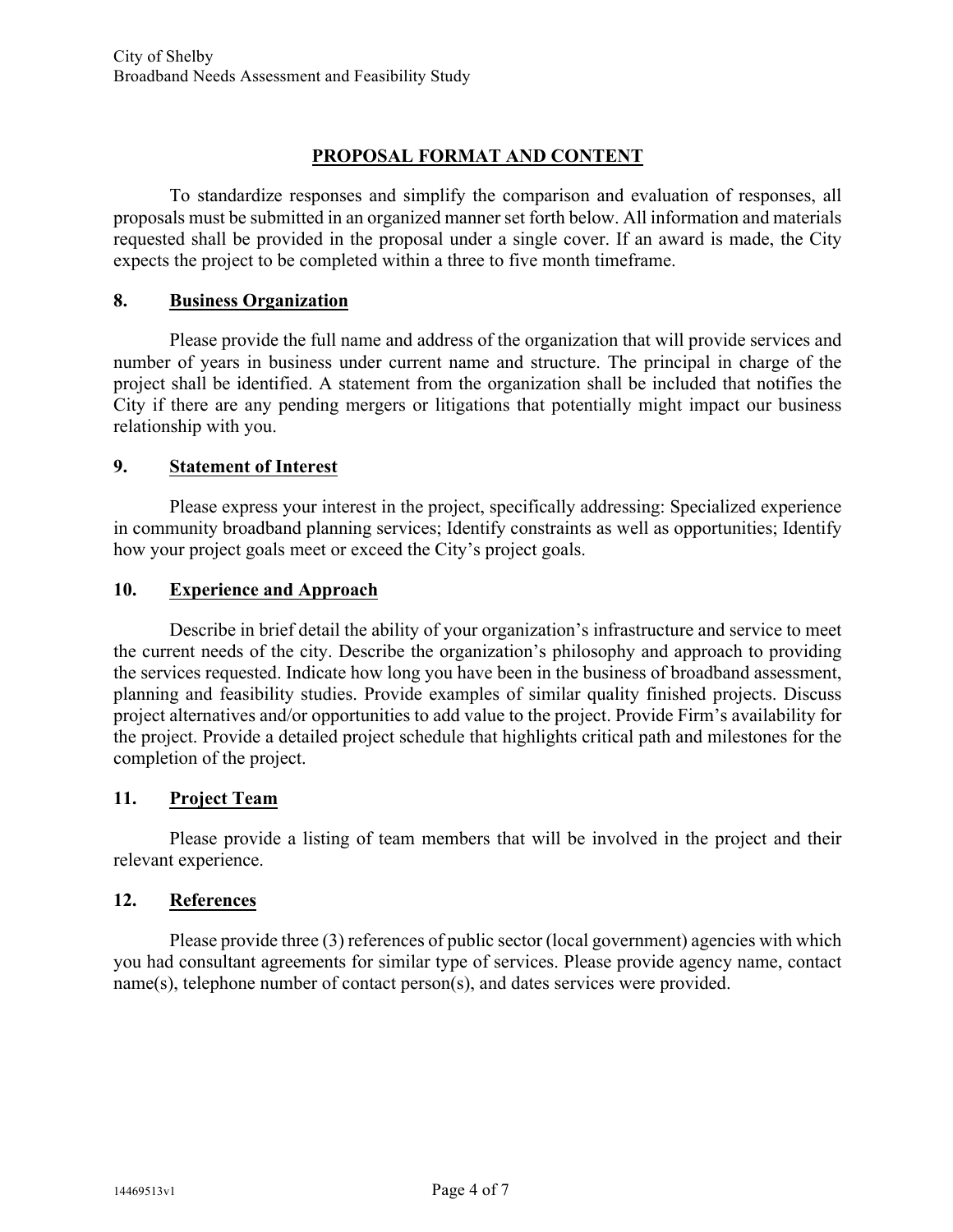## **13. Scope of Services and Budget**

Provide a brief summary of the proposed Scope of Services; relating it to the Scope of Services detailed in this RFP and any changes, modifications, or enhancements. Provide cost proposal in a matrix, chart, or table describing the estimated cost and allocation of resources for each deliverable defined in the Scope of Services section. Each deliverable should have a not to exceed price detailing the assigned personnel, hours and hourly rate. Describe any additional benefits or services in this section and include additional cost if required.

## **GENERAL INFORMATION**

#### **14. Proposal Award**

The award, if any, shall be made to the firm whose proposal is deemed by the City to be in the best interest of the City. The decision of the City of whether to make the award and which proposal is in the best interest of the City shall be final.

The agreement to be entered into with the selected organization will designate the successful firm as the City's Provider and will include, but not be limited to, the following terms and conditions.

## **15. Signature by Responsible Party**

All proposals must be signed with firm name and by a responsible officer or employee authorized to transact business on behalf of the organization, partnership or corporation. No organization may assign or transfer any legal or equitable interest in his proposal after the date and hour set for the receipt of proposals.

#### **16. City's Rights Reserved**

The City reserves the right to accept or reject any or all proposals in whole or in part, to waive any irregularities in any proposal, to accept the proposal(s) which, in the judgment of the City is/are most advantageous to the City and to re-advertise if desired. The City reserves the right to negotiate with any provider(s).

# **17. Conflict of Interest**

The provider agrees that it presently has no interest, and shall acquire no interest, direct or indirect, that would conflict in any manner or degree with the performance of its services hereunder. The provider further agrees that, in the performance of the agreement, no person having any such interest shall be employed.

#### **18. Interest of Public Officials**

No member, officer or employee of the City during this tenure or for one year thereafter, shall have any interest, direct or indirect, in this proposal or the proceeds thereof.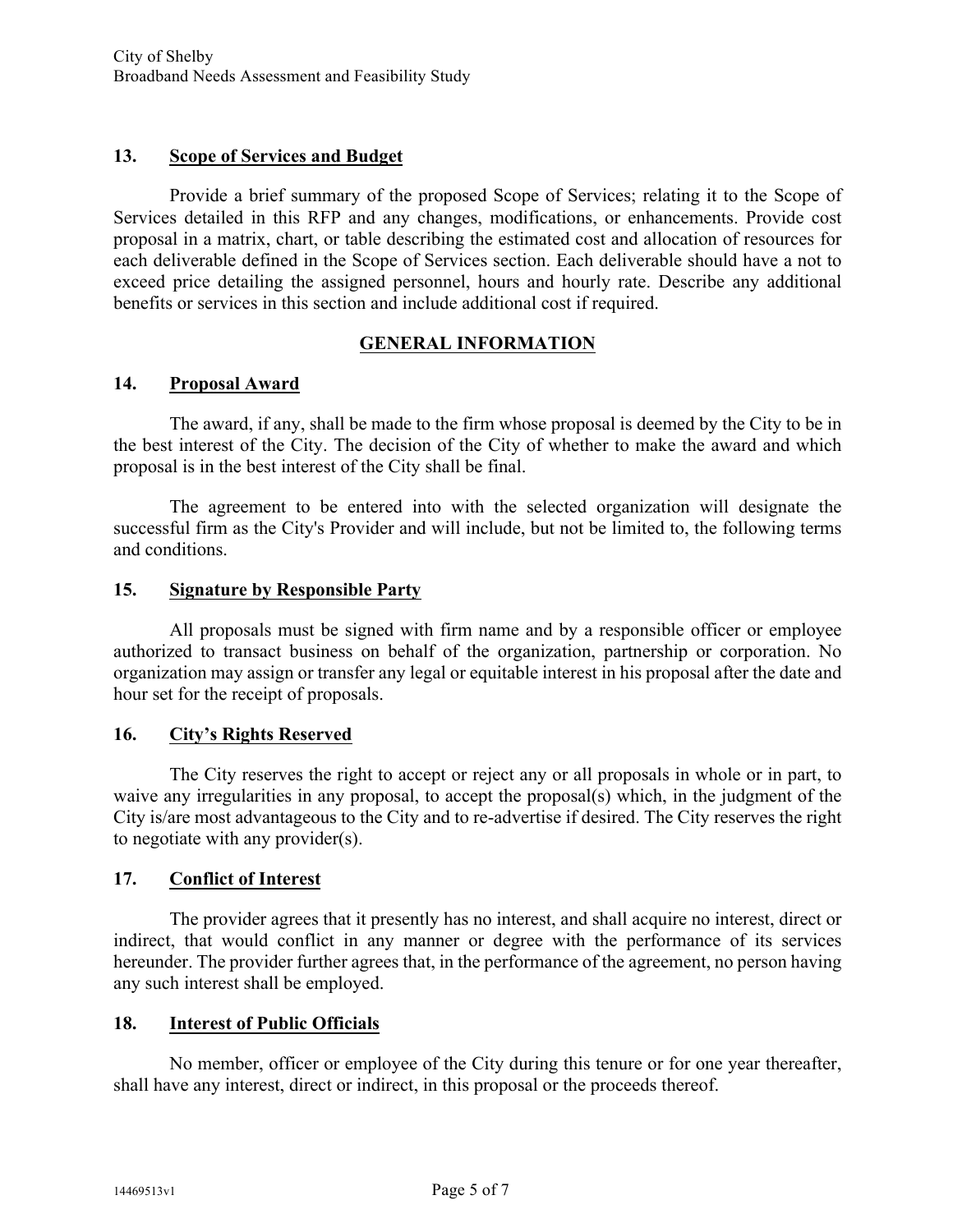## **19. Indemnification**

The provider agrees to protect, defend, indemnify, and hold harmless City, its elected and appointed officials, agents and employees from and against any and all liability, damages, claims, suites, liens, and judgments, of whatever nature, including claims for contribution and/or indemnification, for injuries to any person or persons, caused by organization's proposals or subsequent submittals.

The provider's obligation to protect, defend, indemnify, and hold harmless, as set forth hereinabove, shall include any matter arising out of any actual or alleged infringement of any patent, trademark, copyright, or service mark, or any actual or alleged unfair completion, disparagement of product or service, or other business tort of any type whatsoever, or any actual or alleged violation of trade regulations.

#### **20. Ownership**

All documents and materials prepared pursuant to this proposal are the property of the City. The City shall have the unrestricted authority to publish, disclose, distribute and otherwise use, in whole or in part, any reports, data or other materials prepared under this process. All proposals are subject to the provisions of Ohio public records law.

## **21. Verbal Agreement**

No verbal agreement or conversation with any elected or appointed official, agent or employee of the City, either before, during or after the submittal of this proposal shall affect or modify any of the terms or obligations herein contained, nor shall such verbal agreement or conversation entitle the provider to any additional compensation or consideration whatsoever under the terms of this request for proposals.

#### **22. Changes**

The City may, from time to time, request changes in the Request for Proposals issued to the provider to be performed hereunder. Such changes shall be incorporated in written amendments to this Request for Proposals.

# **23. Equal Opportunity**

The City is and Equal Opportunity Employer and prohibits, in accordance with the law, discrimination on the basis of race, sex, sexual identity or expression, gender origin or identity, national origin, religion, disability or age.